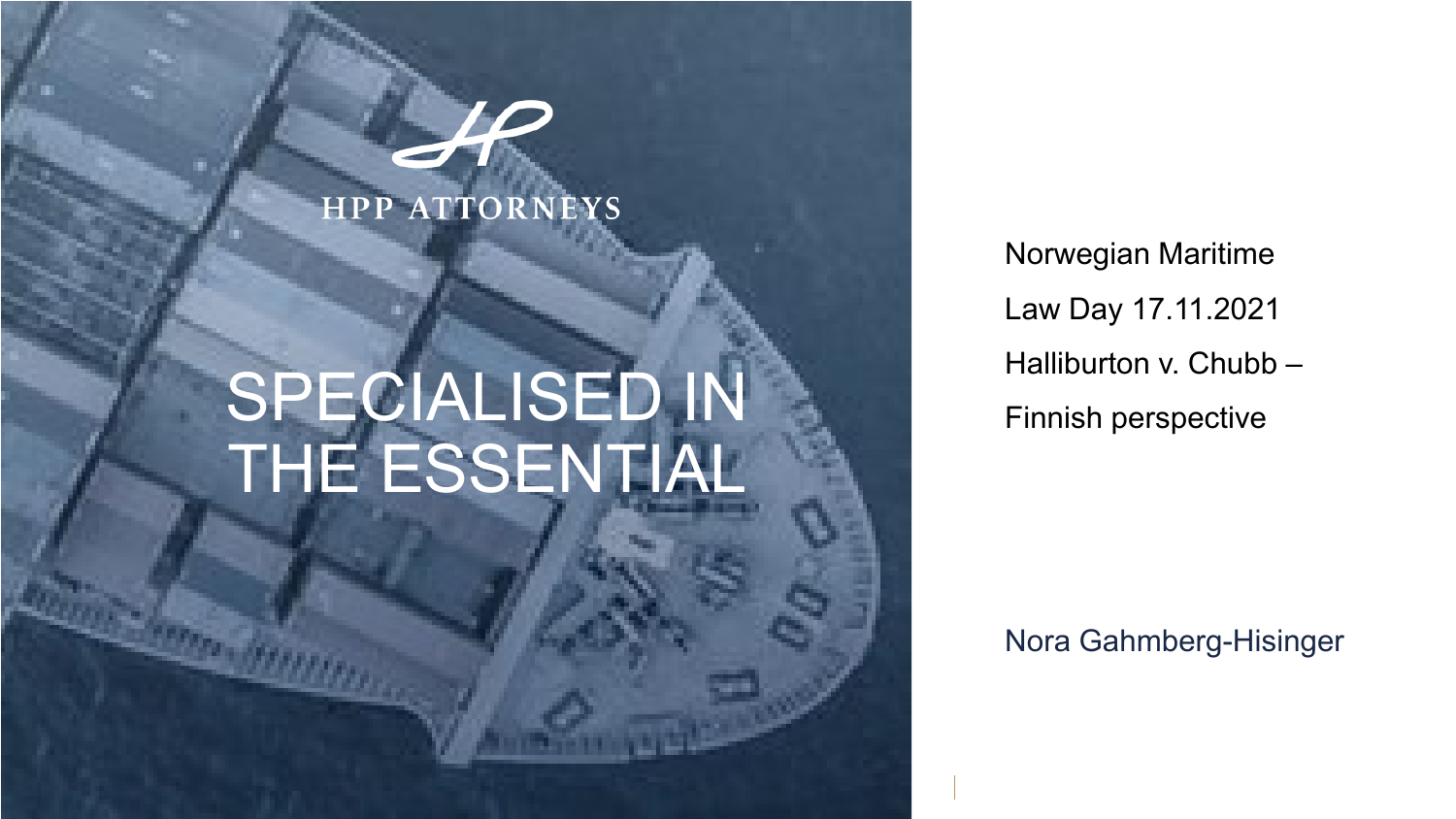# Finnish Arbitration Act 1992/967 –Examples of bias

Section 9

(1) An arbitrator shall be **impartial and independent** in his or her duties.

Preparatory works

- $\Box$  The arbitrator works at the same company or institution as one of the parties
- $\Box$  The arbitrator is has consistently acted as an arbitrator for one of the parties for no apparent reason

Section 10

On the challenge of a party, an arbitrator shall be disqualified if **he or she would have been disqualified from hearing the case as a judge**, or if **other circumstances exist** that give rise to justifiable doubts as to his or her impartiality or independence as an arbitrator.

 $\Box$  Finnish Procedural Code concerning disqualification of judges apply to arbitrators

 $\Box$  Other factors that cause suspicion of impartiality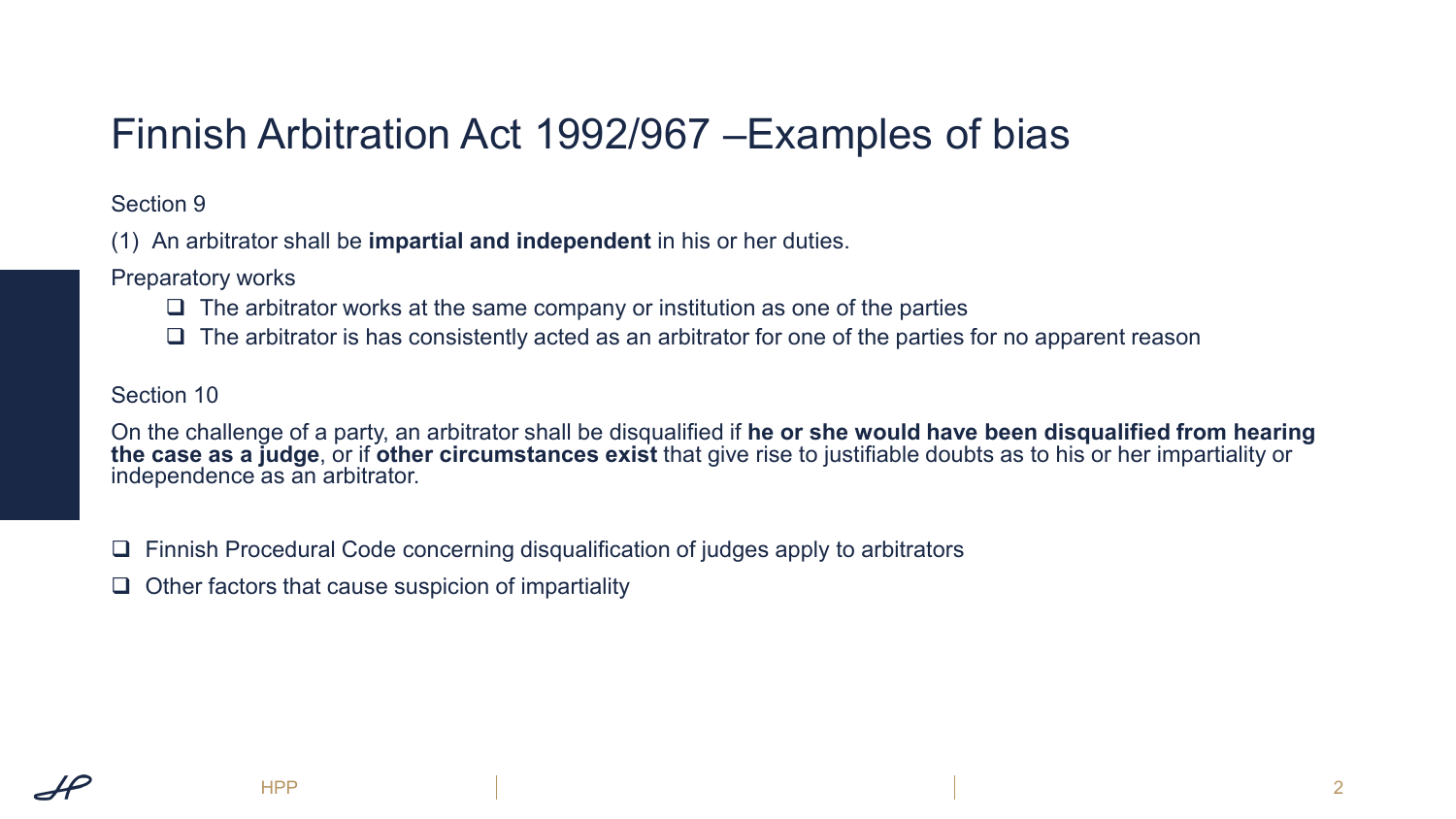# Finnish Arbitration Act – duty of disclosure

### Section 9

- (1) When a person is asked to consent to appointment as an arbitrator, he or she shall, unless he or she refuses to accept the appointment, **immediately disclose any circumstances likely to endanger or give rise to justifiable doubts as to his or her impartiality and independence as an arbitrator**.
- **(2) Until the conclusion of the arbitration proceedings, an arbitrator is obliged to disclose** without delay any circumstances referred to above of which the parties have not previously been informed.

#### Section 10

**On the challenge of a party, an arbitrator shall be disqualified** if he or she would have been disqualified from hearing the case as a judge, or if other circumstances exist that give rise to justifiable doubts as to his or her impartiality or independence as an arbitrator.

 $\Box$  Dispositive provision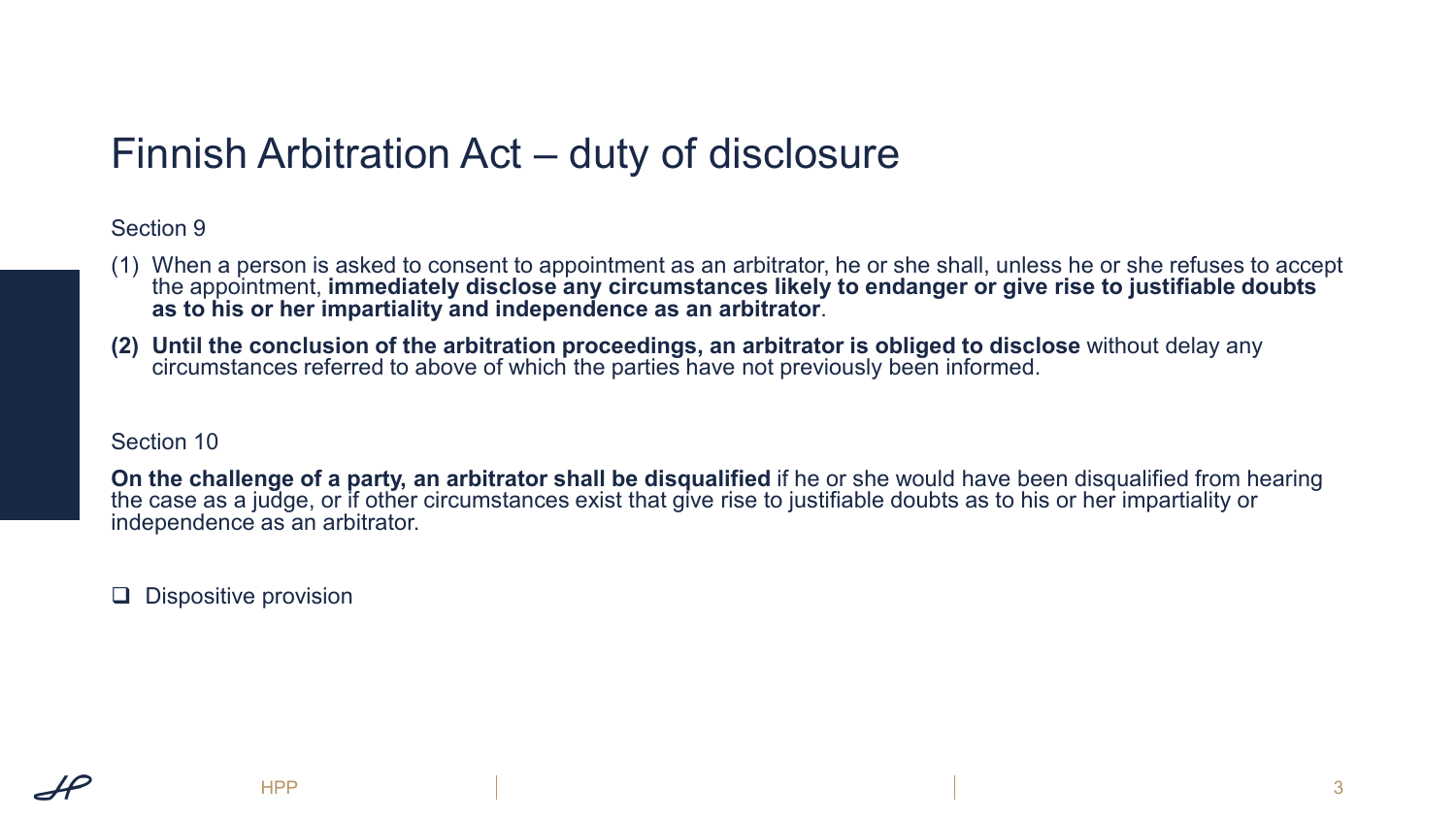# Finnish Arbitration Act – procedure for challenge of an arbitrator

### Section 11

- (1) The parties **may agree on a procedure** for considering a challenge for disqualification of an arbitrator. Notwithstanding this, a party has the right to request the annulment of the award on the basis of section 41.
- **(2) Failing an agreement** as referred to in subsection 1, a party who intends to challenge an arbitrator shall present the **challenge within 15 days** from becoming aware of the appointment of the arbitrators and of any circumstance referred to in section 10 above. **The challenge shall be made in writing to the arbitrators**. The challenge shall include a statement of the reasons for the challenge.
- (3) Unless the challenged arbitrator withdraws from his or her office or the other party agrees to the challenge, the **arbitrators shall decide on the challenge**. The question may be **submitted to the consideration of a court**  only if the annulment of the award is requested on the basis of section 41.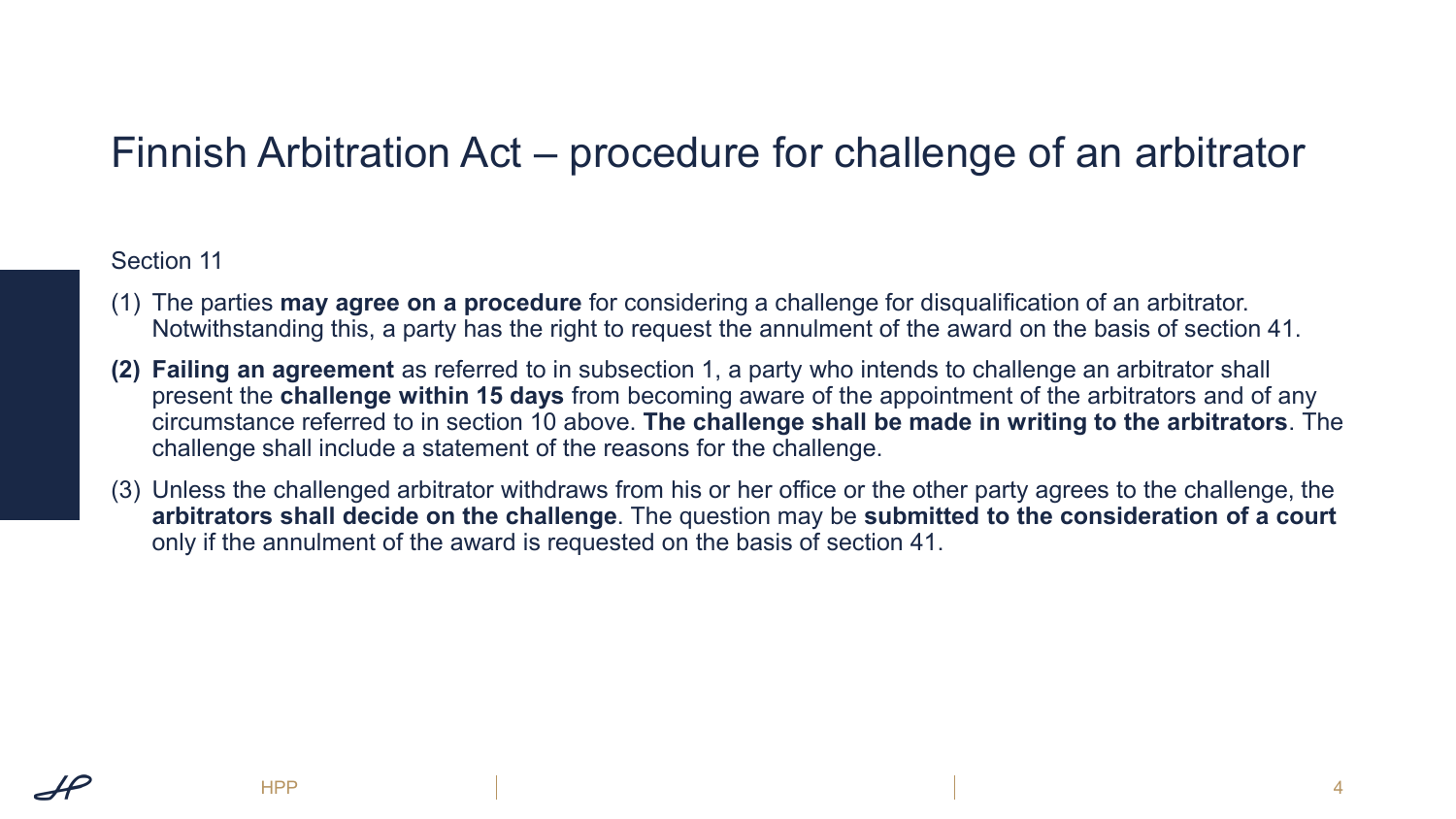### Arbitration Rules of the Finland Chamber of Commerce – impartiality and duty of disclosure

Article 21 of the FAI (Finland Arbitration Institute) Rules

Each arbitrator shall **be and remain impartial and independent** of the parties.

 Before confirmation, a prospective arbitrator shall **sign and submit to the Institute a statement**, in which the prospective arbitrator shall disclose any circumstances likely to give rise to justifiable doubts as to his or her impartiality or independence.

 $\Box$  An arbitrator shall also disclose any circumstances (of aforementioned nature) which may arise during the arbitration

 $\Box$  The statement is sent by the Institute to the parties.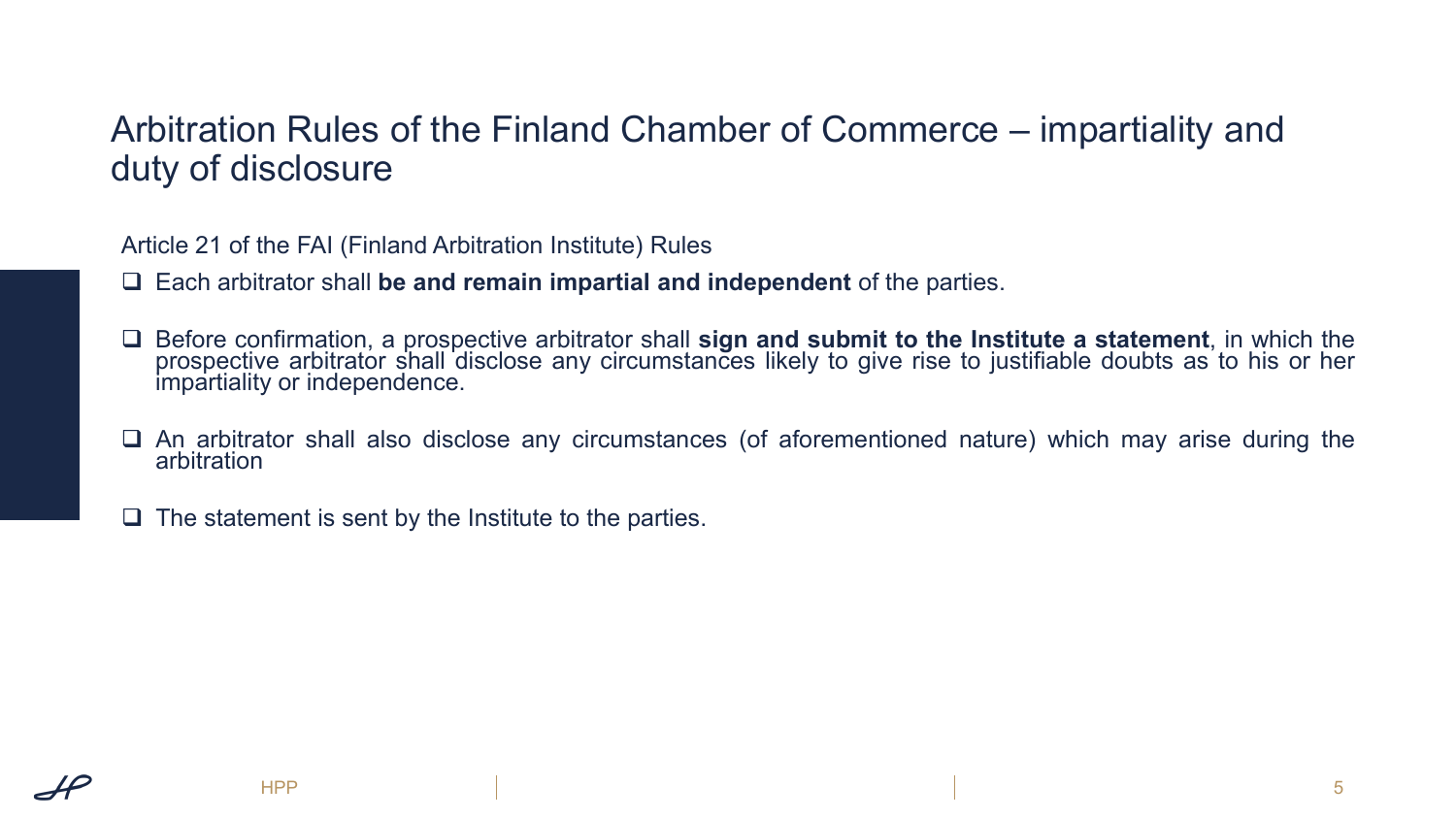# FAI Arbitration Rules - content of duty of disclosure

Arbitrator's Guidelines

- An arbitrator may be challenged if circumstances exist that, **from the point of view of a reasonable and informed third party, give rise to justifiable doubts as to the arbitrator's impartiality or independence**. The prospective arbitrator has a **duty to disclose such circumstances**.
- A prospective arbitrator should disclose also **any circumstances that may, in the eyes of the parties, give rise to subjective doubts as to the arbitrator's impartiality or independence.**
- $\Box$  In determining whether to disclose a given circumstance a prospective arbitrator may draw guidance from the **IBA Guidelines on Conflicts of Interest**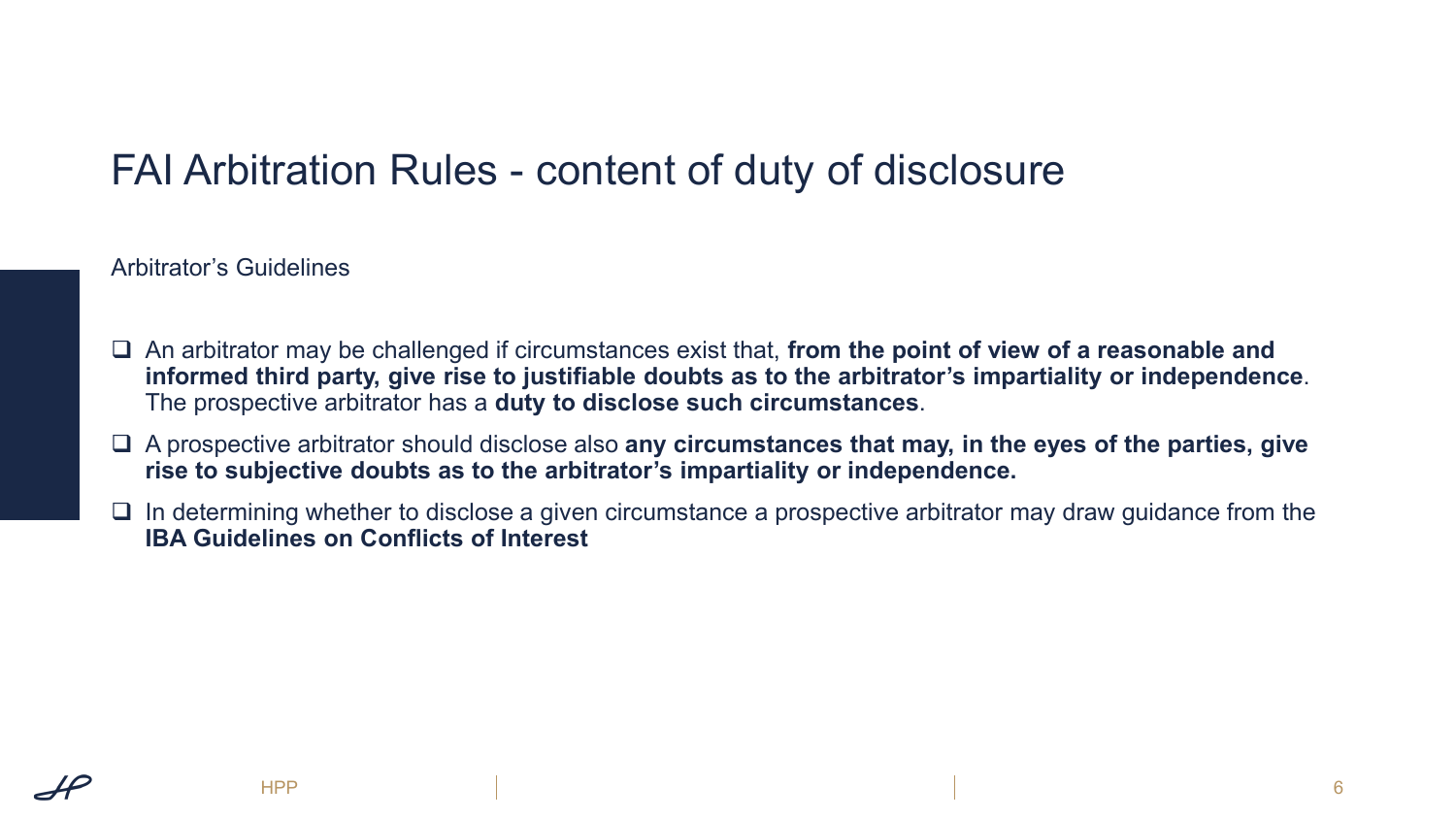# FAI Arbitration Rules – challenge of arbitrators and waiver

#### Article 23

- Arbitrators may be challenged, **if circumstances exist that give rise to justifiable doubts as to the arbitrator's impartiality or independence** or if the arbitrator does not possess any requisite qualification on which the parties have agreed.
- $\Box$  A party may challenge an arbitrator whom it has nominated only for reasons of which it became aware after the nomination was made.
- Notice of Challenge shall be submitted to the Institute either **within 15 days** from the date of receipt by the challenging party of the notification of the confirmation of the arbitrator, or within 15 days from the date when the circumstances giving rise to the challenge became known to that party. Failure by a party to comply with this time limit shall constitute a waiver of the **right to make the challenge.**
- $\Box$  FAI Board decides on challenge of arbitrators decision binding
- $\Box$  Award can be sought to be set aside based on challenge of an arbitrator in accordance with the Arbitration Act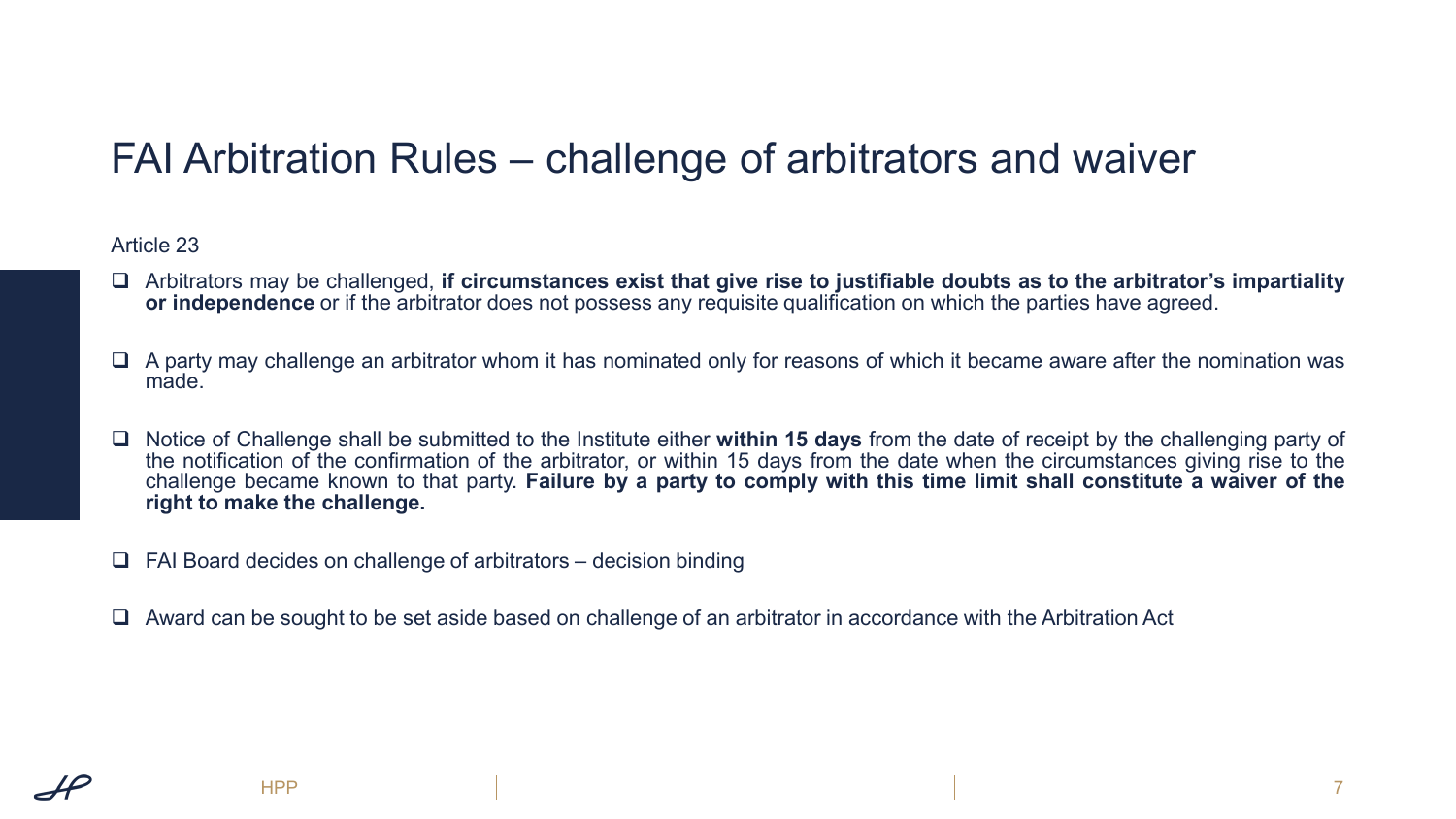# Confidentiality when disclosing

Ad hoc proceedings

 $\Box$  No guidelines in the act or preparatory works

### FAI arbitration

Article 51 deals with confidentiality of the arbitration etc; Unless otherwise agreed by the parties, the Institute and the arbitral tribunal shall maintain the confidentiality of the arbitration and the award.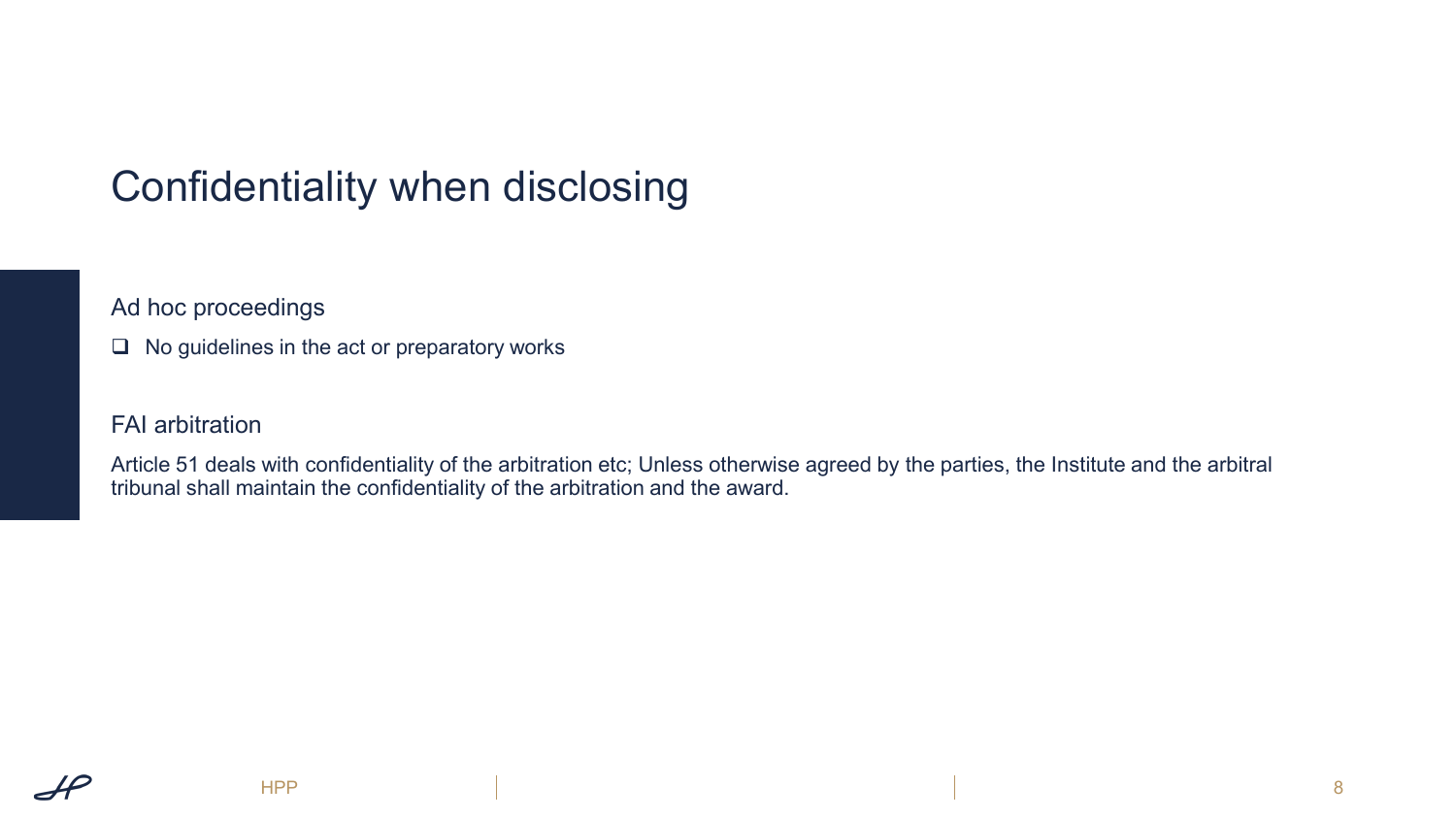# Waiver of duty of disclosure

Ad hoc proceedings

 $\Box$  Arbitrators's duty of disclosure mandatory – Waiver not possible

FAI Arbitration

**Q** Waiver unlikely possible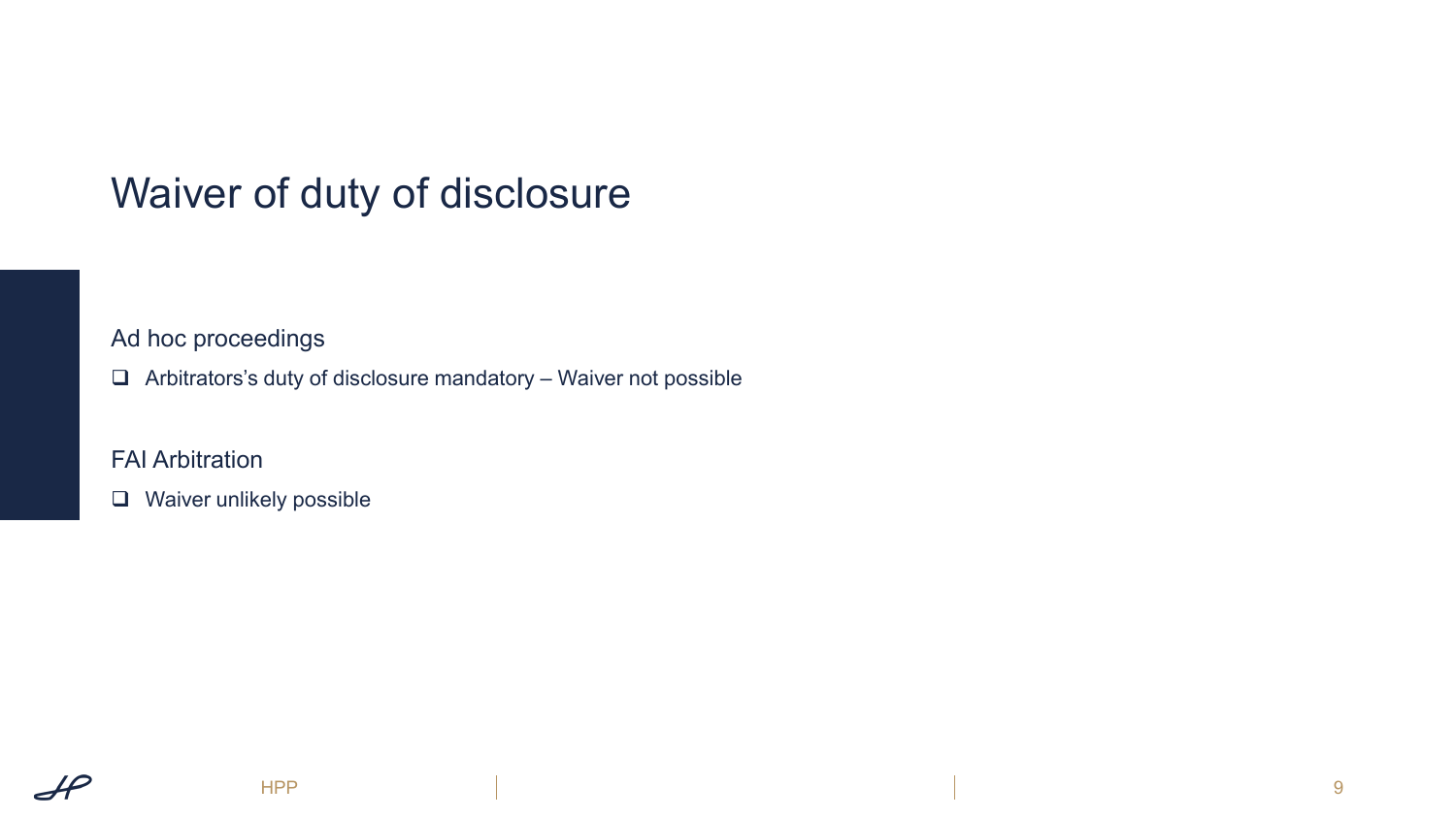### Finnish case law concerning disclosure and bias

KKO/HD 2005:14 (Supreme Court of Finland/Korkein oikeus/Högsta Domstolen)

- The case concerned a tort claim against the arbitrator and whether the arbitrator should have disclosed that he had **given legal opinions to one of the parties** (the opinions did not concern the dispute).
- The Supreme Court applied Section 9 of the Arbitration Act. It adopted a **subjective impartiality** test and found that the arbitrator should have known, considering his education and experience, that providing respondent with legal opinions during arbitration proceedings would cause the claimants to reasonably question the arbitrator's impartiality and independence.
- The Supreme Court held that the **requirement of impartiality of an arbitrator is similar to that of an independent judge**
- $\Box$  The threshold for the obligation to disclose is set low in the decision.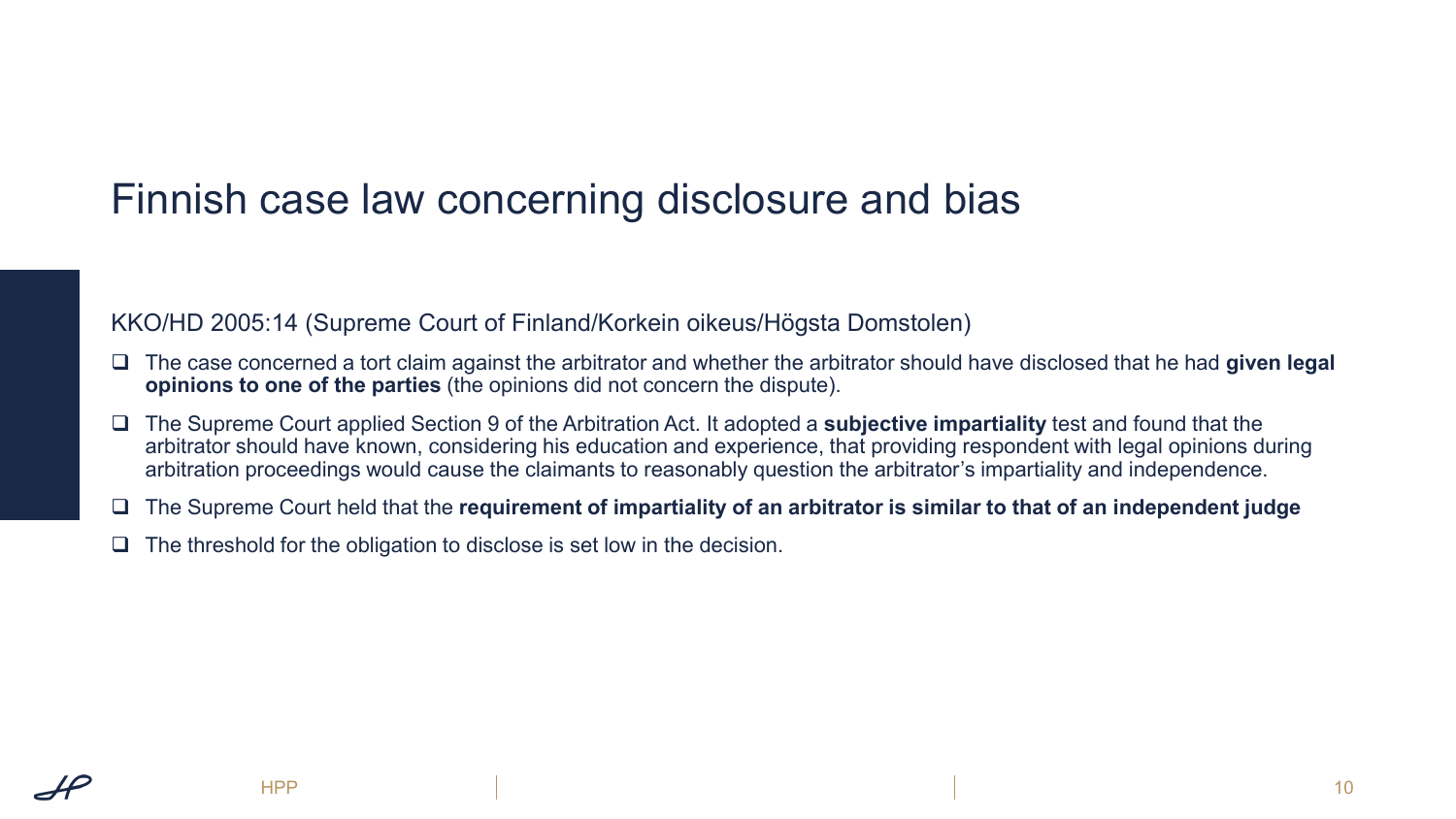# Finnish case law concerning disclosure

### KKO 2001:11

- □ The lawyers who acted as arbitrators were members of the board in the local branch of the Finnish Bar Association of which the defendant attorney was also a member. The membership had not been disclosed to the claimants.
- $\Box$  The Supreme Court referred to, e. g. Article 6 ECHR. It held that submitting a dispute to a voluntary arbitration means the relinquishment of ordinary court proceedings and the rights related to it.
- $\square$  The Supreme Court held that the claimants had waived their right to challenge the arbitrators based on the arbitrators' membership of the bar.
- $\Box$  The Court held that objectively, even though the claimants did not know about the membership, there was not any other special reason at hand for why the impartiality of the arbitrators should have been doubted.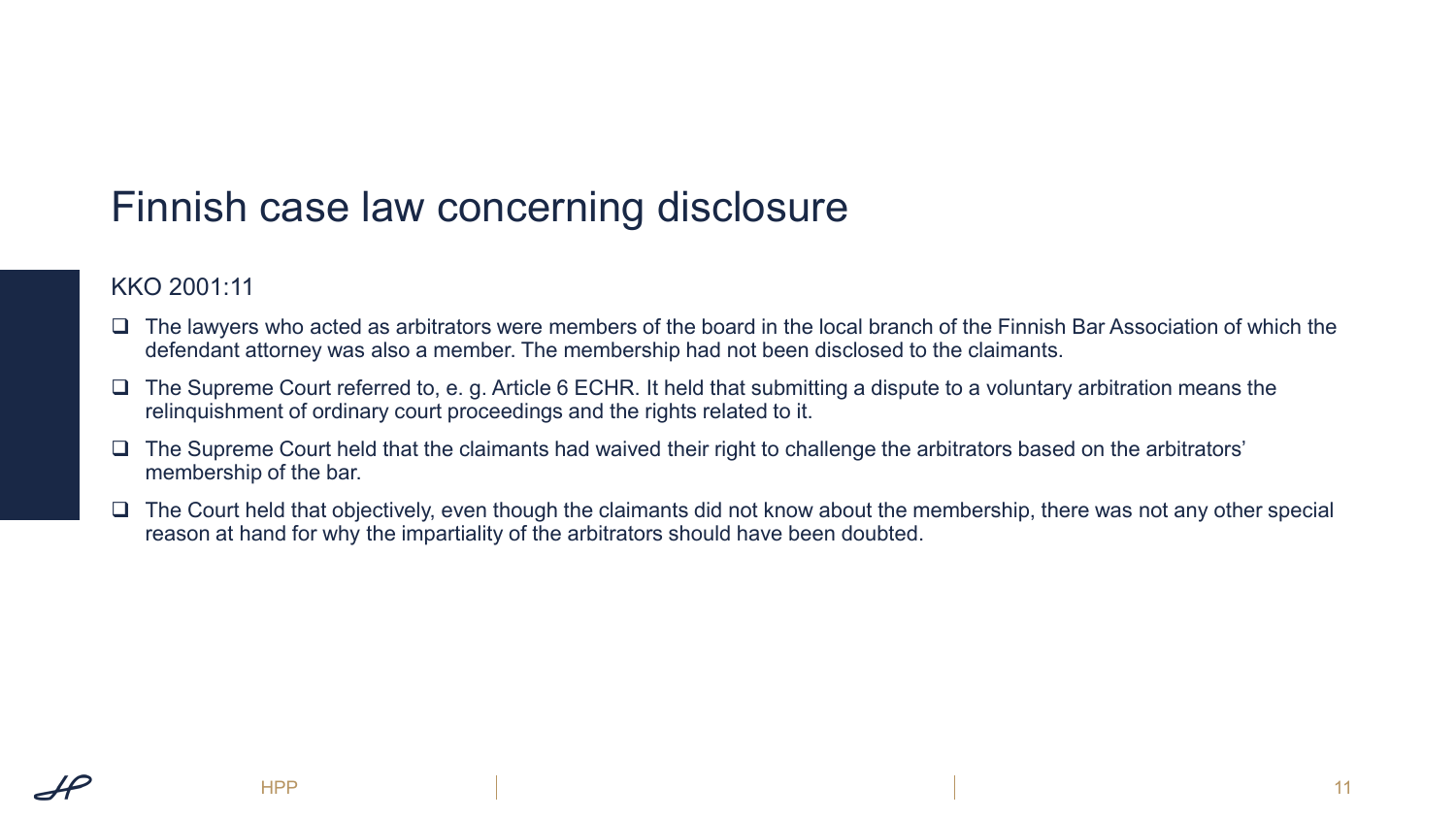### Finnish case law concerning disclosure

### HelHO 2017:15 (Helsinki Court of Appeal/Helsingfors HovR)

- $\Box$  The case was about whether the sole arbitrator (C), appointed by the FAI Board, was impartial because the arbitrator´s daughter was employed by the law firm that represented the respondent.
- $\square$  Based on Section 9 of the Finnish Arbitration Act, the arbitrator is obliged to report any factors that may affect his or her impartiality. **A had fulfilled that duty** by reporting that the arbitrator´s daughter became employed by a law firm that represented the respondent in the arbitration. The Court ruled that C was impartial.
- $\Box$  The arbitrator's daughter worked for a team that was not involved in handling the arbitration in question. The actions of the arbitrator hereby had no effect on the outcome of the arbitration. Thus, since the settlement of the case was of no particular benefit to the arbitrator or his or her close person, the required impartiality was considered by the Court to be fulfilled.
- $\Box$  The claimant had appealed as a basis for impartiality to the IBA-quidelines, which were referred to by the Court, but whether the guidelines were given any weight when making the decision does not follow from the judgment